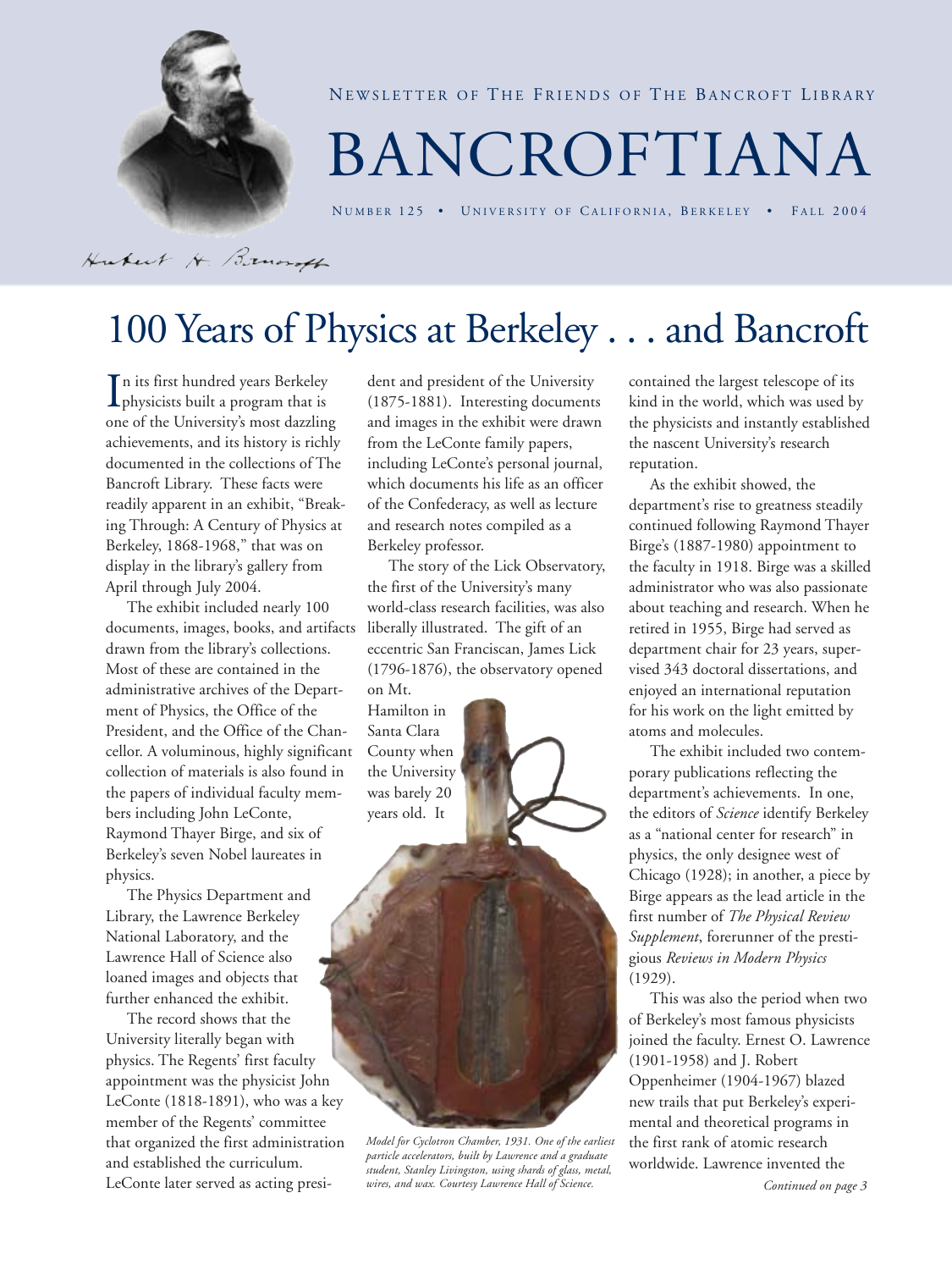

ne of the more improbable books on the bestseller lists this past summer (number 3 on the *New York Time*'s list as I write) is *The Rule of Four*, a murder mystery wrapped inside an historical enigma: the meaning of the *Hypnerotomachia Poliphili,* decoded in the course of the novel by a pair of Princeton undergraduates. The novel, written by two boyhood friends, Ian Caldwell and Dustin Thomas, the former of whom did indeed attend Princeton, undoubtedly owes much of its success to its generic resemblance to *The Da Vinci Code*, another murder mystery based on medieval legend.

The *Hypnerotomachia Poliphili*, however, is a real book, perhaps the most beautiful book printed in the 15th century. Published by the humanist printer Aldus Manutius in Venice in 1499, it has long puzzled scholars. Its title has been translated as "The Strife of Love in a Dream of Poliphilus," and it is written in a curious combination of Italian, Latin, and Greek, with some Egyptian hieroglyphics for good measure. The author is identified only by an acrostic composed from the first letter of each chapter. No one knows who that person, Fra Francesco Colonna, was; and one of the charms of *The Rule of Four* is its clever attempt to solve the riddle of the author's identity.

In the brief Historical Note at the beginning, the authors state: "The *Hypnerotomachia Poliphili* is one of the most treasured and least understood books of early Western printing. Fewer copies of it survive today than do copies of the Gutenberg Bible."

### *From the Director Hypnerotomachia Poliphili*

Bancroft has three of those copies.

Some questions immediately arise: Where did Bancroft's three copies come from? And why do we need, three copies, even of a very rare book, anyway? The two questions are intertwined. The first two copies came to Bancroft when the Library transferred its rare book collection to us in 1970. Copy 1, bound in a near-contemporary blind-stamped black calf binding, bears a note in a late 16th or early 17th century hand on the flyleaf: "Vide Iudiciu*m* huius libri apud D. V. Antoniu*m* Augustinu*m* Terraconen*sem* Episcopum Dialogo .xj. De suspect. Antiq. Inscript. pag. 295 qui extat in hac Bibliotheca G.IV.109." 'See the judgment of this book in Dialogue XI of the *De Suspect. Antiq. Inscript*, p. 295, of Antonio Agustín, Bishop of Tarragona, which is found in this library at [shelfmark] G.IV.109.' Agustín (1516-1587), in addition to being a bishop, was also an accomplished classicist and an expert on medieval canon and civil law. The work cited is his *Diálogos de medallas, inscriciones y otras antigüedades,* originally written in Spanish and published in that language in Madrid in 1744. The learned bishop entertained the liveliest doubts as to the authenticity of the *Hypnerotomachia'*s Latin inscriptions. Of the book itself he says, **"**It seems that he wished to write about his dreams and foolishness in Italian, and he mixed so many Greek and Latin words and sought such obscurity and mixture of these three languages that we can say that he wrote in none of them."

A roughly contemporary note gives the name "Petri Americij," 'Of Petrus Americius,**'** presumably a former owner.

In the late nineteenth or early twentieth century the book came into the hands of Herschel V. Jones (1861-1928), editor of the *Minneapolis Journal* and a noted collector of Americana. In one of his sales it passed to the San Francisco printer, John Henry Nash (1871-1947),

founder of the fine print tradition on the West Coast. Nash amassed a library of over 5,000 volumes to document the greatest monuments in the history of printing. Purchased for the University in 1944, it brought to the Library specimens of the works of the greatest printers from Gutenberg to Nash himself. The collection was "presented to the University of California, Robert Gordon Sproul, President, By Mr. and Mrs. Milton S. Ray, Cecily, Virginia and Rosalyn Ray and the Ray Oil Burner Company," according to the handsome engraved book plate inside the front cover. The copy is very clean, unfortunately almost without annotations. Bibliophiles prefer pristine copies; scholars like them all marked up, because the notes indicate the sort of things that readers were interested in and therefore how the book was read.

Copy 2 has a page of manuscript notes in Latin on one of the last flyleaves. These serve as a rough index of some of the woodcuts or inscriptions, and copy passages of particular interest to the annotator. Like Copy 1, this copy also gives evidence of its passage from the Mediterranean lands to Anglo-Saxon hands. On the verso of the last flyleaf one finds a half-effaced inscription "Madrid y … 1697," and inside the front cover, in pencil, "ex libris Lord Bagot – Staffordshire," referring to the armorial supralibros on the binding. The date of the binding would accord well with the second lord, Sir Charles Bagot (1781- 1843), British diplomat, who died as governor-general of Canada and whose library was sold at auction in London in 1844. The book came to Berkeley as a bequest from UC Regent and library benefactor James K. Moffitt in 1955, one of 1500 volumes added to the University's Rare Book Department as a memorial to his wife, Pauline Fore Moffitt. Moffitt was a renowned collector of Horace, Virgil, and the works of the early Italian humanists.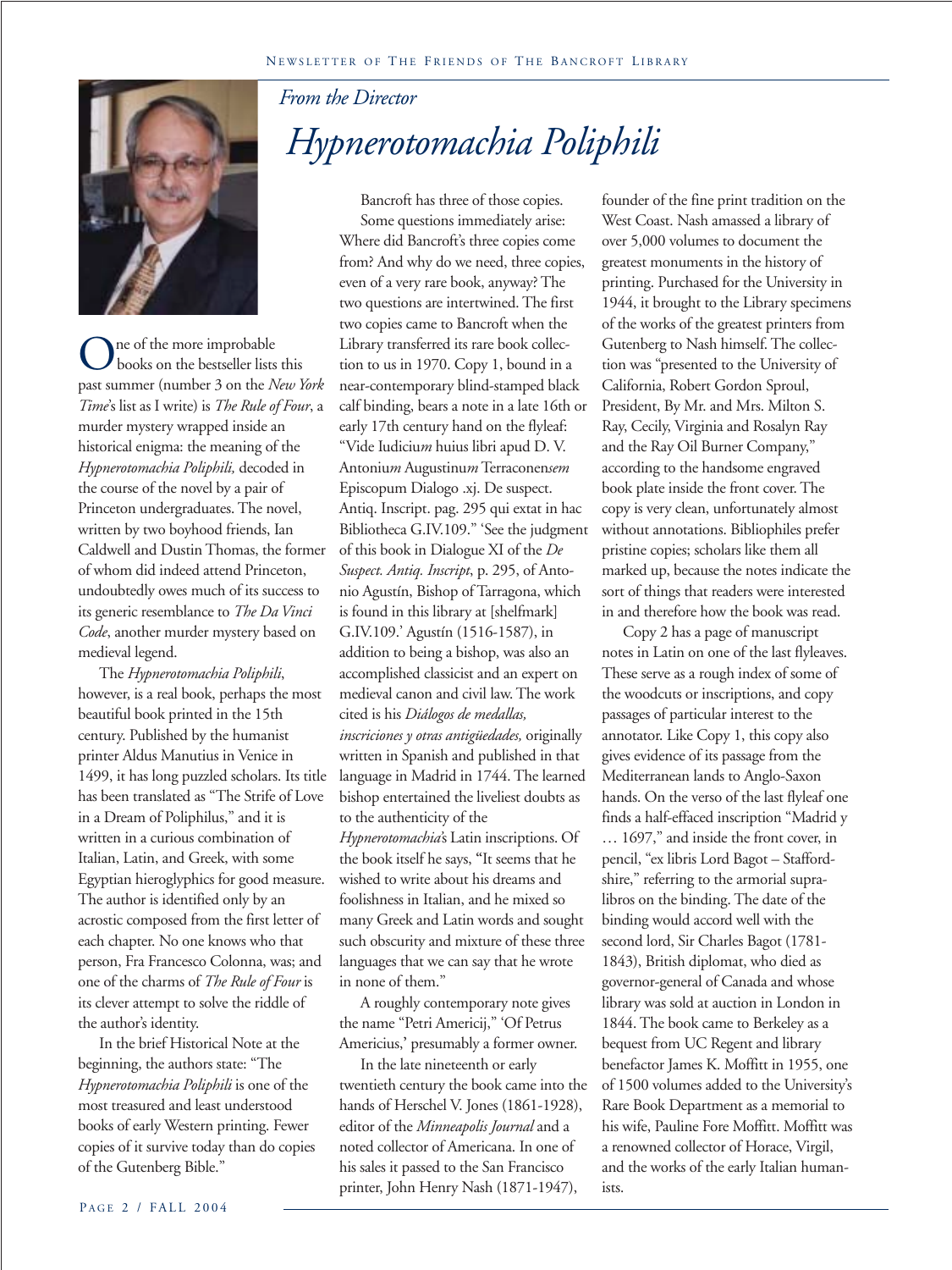#### *PHYSICS Contnued from page 1*

Copy 3 came to Bancroft just two years ago, the gift of Gale Herrick, a bibliophile interested in fine printing and fine binding, like Moffitt, and a long-time member of the Friends of The Bancroft Library. Bound in modern parchment, perhaps from the turn of the twentieth century, it bears a printed "ex libris a.r.s." Of the three copies, this is the one that is in the best condition, with virtually no marginalia.

Even a cursory examination of these three copies reveals some interesting things about their history, where they have been, and to whom they have belonged. Externally, these copies are not therefore unique. A detailed comparison will reveal that internally they are not unique either. In fact, no two copies of any hand-printed book will be identical. The printers made changes as errors were encountered during the press run, but the sheets with errors were not therefore discarded. In addition, the blocks for the woodcuts would gradually be worn down, so that some cuts are sharper than others. All of these details argue in favor of keeping all three copies, particularly in a library like Bancroft, which uses these books as part of its teaching collection. For many years, Bancroft has hosted a class on the History and Technique of the Hand-Press Book, which combines a study of the whole range of western printing with hands-on practice in typesetting and printing, on an 1840 Albion hand press. Our three copies of the *Hypnerotomachia Poliphili* regularly make an appearance in that class, both as astonishing examples of the printer's craft and artistry as well as historical puzzles that must be solved.

Charles Taulholm

*Charles B. Faulhaber The James D. Hart Director The Bancroft Library*



*Ernest O. Lawrence at work on the 37-inch cyclotron, 1937*

particle accelerator and Oppenheimer provided a theoretical basis for the development of the atomic bomb. The exhibit included a wealth of documents and images recording the construction of the various cyclotrons, the development of the Manhattan Project, and Berkeley's growing fame that brought celebrities to campus and attracted international attention in the press.

Also displayed were selections from the scientists' personal correspondence that reveal a more private side. Two letters from Oppenheimer, for example, include advice about girls for his teenaged brother, and a poignant expression of gratitude to Lawrence for encouraging words about a report that hadn't been well received.

Following the war, Berkeley's physicists continued groundbreaking research while leading active professional and private lives. Documents in the exhibit highlighted the work and experiences of several Nobel laureates and others during this period: the bubble chamber invented by Donald Glaser (b. 1926); the bad-weather landing system for airplanes invented by Luis Alvarez (1911-1988); Lawrence's cavalier treatment of Emilio Segre (1905-1989), a

refugee from fascist Italy; and the antinuclear, antiwar protests of Owen Chamberlain (b. 1920).

Medical physics was another distinguished program stemming from nuclear research at Berkeley. John Lawrence (1903-1991), Ernest's brother, led the effort; his work was recounted in an oral history conducted by the library's Regional Oral History Office. Another leading scientist, John Gofman (b. 1918), developed a passionate concern for the effects of radiation on the environment. The story of his confrontation with the physicist Edward Teller over the Diablo Valley reactor program is recounted in a contemporary newspaper report from San Luis Obispo.

"Breaking Through: A Century of Physics at Berkeley, 1868-1968" opened the J. Robert Oppenheimer Centennial symposium at Berkeley, April 23-24, 2004, co-sponsored by the Office for History of Science and Technology, the Department of Physics, The Bancroft Library, and the University Library. The exhibit was curated by David Farrell, Acting University Archivist, and Eric Vettel in the Regional Oral History Office.

> PAGE 3 / FALL 2004 *—David Farrell Acting University Archivist*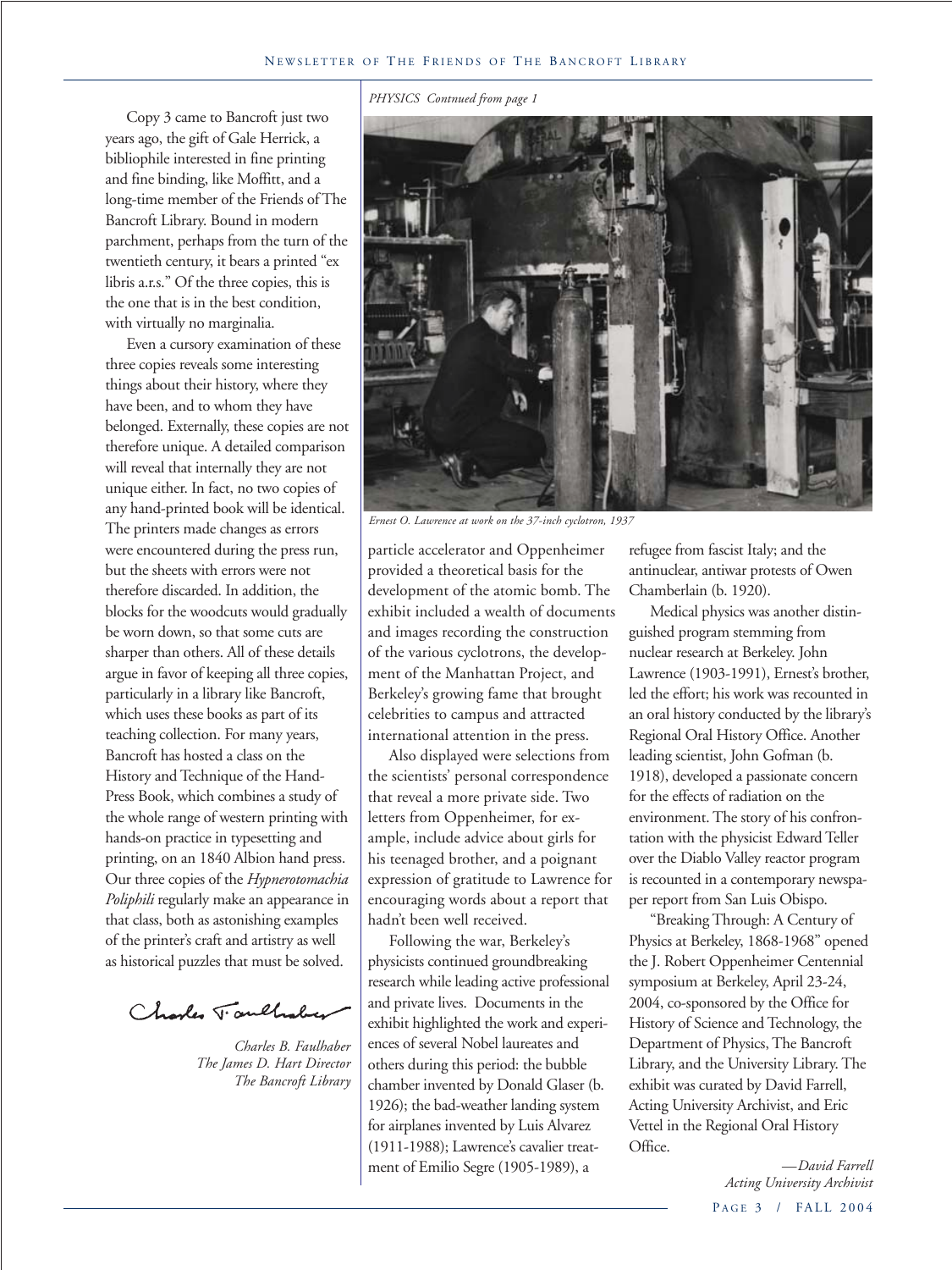# California! What's in a Name?

Alifornia, here we come! It has been the cry of wave after wave of immigrants to the "golden state." The name itself has magic. It stands for opportunity, riches, new ideas, and new trends. For many, California is a new way of being.

Credit for discovering, or rediscovering, the origin of the name California is generally given to a Boston author and minister, Edward E. Hale. In 1862, he reported that an old romance, the bestselling *Sergas de Esplandián*, printed in Spain in 1510 and followed by many other editions, "mentioned an island, California,"'on the right hand of the Indies, very near the Terrestrial Paradise,' peopled with black women, griffins and other fantastic creatures." Hubert Howe Bancroft, in his 1886 *History of California,* states with great confidence: "No intelligent man will ever question the accuracy of Hale's theory."

The *Sergas*, meaning the labors, of the knight Esplandián is a sequel to the most popular novel of chivalry at the time of the discovery of America, *Amadís de Gaula*. When Bancroft wrote his *History of California,* Garci Rodríguez de Montalvo was considered the compiler or the translator of the first four books of the *Amadís*. He was presumed to be the author of the *Sergas,* the fifth book, which continues with the adventures of the prince Esplandián, the son of Amadís*.* Many more sequels of the sequels were written in the next 50 years by various authors.

Then, as reported in *Bancroftiana* in 1971, "Señora María Brey de Rodríguez Moñino presented to the Rare Book Collection of The Bancroft Library the only known manuscript of the most famous Spanish chivalric romance, *Amadís de Gaula*." The gift was made in memory of her husband, "whose distinguished career was spent in part on the Berkeley campus as a member of the Department of Spanish and

Portuguese." Thus Bancroft acquired one of its treasures: four fragments from four separate leaves of the third book of the"*Amadís*. Scholars believe these date from around 1420, much earlier than the story was originally believed to have been written. The fragments are carefully guarded and their viewing limited to scholars, but Anthony Bliss, Bancroft's rare book librarian, points out that from their size we can conclude the pages were large: "The book was perhaps meant to be set on a lectern and read out loud to an audience." Spanish scholar and Director of Bancroft, Charles Faulhaber, points out that the size and the script indicate that the fragments come from a deluxe copy, probably written for a member of the nobility. We know that almost 100 years before these stories were printed there was an audience for the tales of chivalry.

The *Amadís* books recount the origin, adventures, and love of Amadís and Oriana. His birth was concealed, and he was placed in an ark that floated out to sea. Raised in the court of the King of Scotland, Amadis as a young warrior met

Saus of on monitority converts arises loans that meeter then both and a property of the state of the state of the state of the state of the state of the state of the state of the state of the state of the state of the state of the state of the state of the state of the state of the state o la langa enles per

qita era quel Norbe<br>Albertar resinato

*from the water that the caravels Amadis de Gaula, a fragment from book 3 of the Spanish romance, the earliest known manuscript of this work. BANC MSS UCB 115.*

and fell in love with the princess Oriana, but he first had to win her heart and the right to claim her, which he did through many heroic deeds.

The first known printing of the *Amadís* was in Zaragoza in 1508, with the author's name as Garci Rodríguez de Montalvo. In the introduction, Montalvo said that he found the work. It is now believed that he reworked and then published the Amadis series and appended the fifth book, the *Sergas de Esplandian,* which he did write. Montalvo, who was knighted for his service by Ferdinand and Isabella, was a representative of one of the families who controlled the town council of Medina del Campo, a favorite residence of the Catholic monarchs.

In 1493 Christopher Columbus had returned triumphantly to the court of Ferdinand and Isabella with news of his discoveries. He presented to their royal majesties his diary of the voyage. The Queen ordered that a copy be made for the archives and returned the original to Columbus so he could have it during his next voyage. Both have been lost. Oliver Dunn and James E. Kelley Jr. transcribed and translated an abstract of the diary with the following note: "Barring the unlikely discovery of the long-lost original *Diario* or of the single complete copy ordered for Columbus by Queen Isabella, [Bartolomé de] Las Casas' partly summarized, partly quoted version of Columbus's copy is as close to the original as it is possible to come." The entry for January 16, 1493, reads in part:

*The Indians told him that on that route he would find the island of Matinino, which, he says, was inhabited by women without men, which the Admiral would have liked to do so he could take five or six of them to the sovereigns; but he doubted that the Indians knew the route well, and he was unable to delay because of the danger*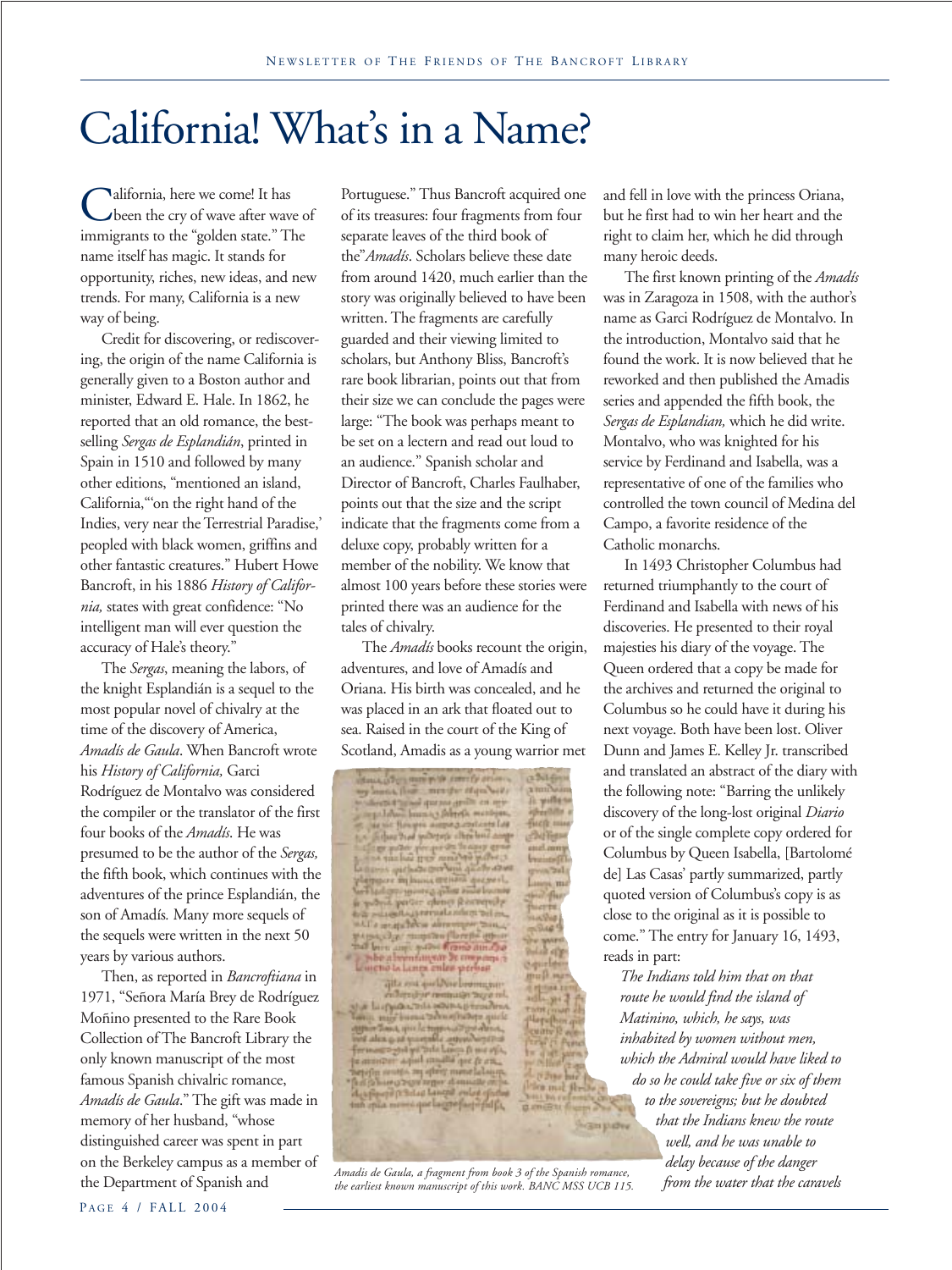*were taking in. But he says that it was certain that there were such women, and that at a certain time of year men came to them from the said island of Carib, and that if they gave birth to a boy they sent him to the men's island and if to a girl they let her stay with them.*

Montalvo in the *Sergas de Esplanadian* a decade and a half later wrote the following passage:

*I tell you that on the right-hand side of the Indies [between Europe and Cipango] there was an island called California, which was very close to the region of the Earthly Paradise. This island was inhabited by black women, and there were no males among them at all, for their life-style was similar to that of the Amazons. The island was made of the wildest cliffs and the sharpest precipices found anywhere in the world. The women had energetic bodies and courageous, ardent hearts, and they were very strong. Their armor was made entirely of gold which was the only metal found on the island—as were the trappings on the fierce beasts that they rode once they were tamed. The women would on occasion keep peace with men they had captured and they had carnal relations. Many of the women became pregnant. If they bore a female, they kept her, but if they bore a male, he was immediately killed.*

It would not be too far-fetched to assume that Garci Rodríguez de Montalvo living in Medina del Campo would have read, or at least read about, the fantastic voyages.

The tales of chivalry may have been, at one time, almost forgotten but the respected Hispanist, Irving Leonard, who received his Ph.D. at Berkeley, states in his study of books in New Spain, *Books of the Brave*: "Long before this enthusiasm subsided completely these fantastic tales had left their imprint on contemporary customs and manners, had fired the imaginations of adventurers in Europe and America and had inspired the greatest masterpiece in Spanish literature." Thus, while Colum-



*Antonio de Herrera y Tordesillas. Description des Indes Occidentales . . . A Amsterdam, Chez M. Colin Libraire, Demeurant au Livre Domestique, 1622. The engraved title page, printed in Latin, includes the earliest representation of California as an island.*

bus was discovering the New World and Cortez and Pizarro, among others, were conquering the Aztecs and the Incas, they and their soldiers and sailors were avidly reading these romances.

As an example of the common knowledge of these romances but also of the confusion between the fictitious events described as "history" and the real history that was taking place, Ruth Putnam in *California: The Name*, written in 1917, cites Bernal Diaz del Castillo's *True History of the Conquest of New Spain*, where he describes the first view of Tenochtitlán, the Aztec capital:

*. . . we saw so many villages built in the water and other great towns on dry land and that straight and level causeway going towards Mexico; we were amazed and said it was like the enchantments they tell of in the legend of Amadís. . . .*

Cortez himself crossed the sea that now bears his name (in Mexico it is known as the Gulf of California) and with great ceremony founded the City of Santa Cruz (now La Paz) on May 3, 1535. The Mexican historian, David Piñera Ramírez, in *California: Tierra Trás el Enigma de su Nombre*, suggests the

connection from the mythical lore of the Middle Ages to the accounts of Columbus, to the novel of Montalvo, and to the letters of Cortez. He goes on to say that it s very likely that Cortez would arrive on an island looking for pearls and gold and would "baptize" it with the name of the mythical island.

There is no mention at this time, however, of the name California. There is an *acta*, a record, of the *Auto de posesión del Puerto y Bahía de Santa Cruz*. Nothing has been found for a similar naming or founding of "California," which in those days was considered an island or a series of islands.

Cortez also sent several explorers and cartographers up the coast of what is now Baja California. It is in the logs of the expedition led by Francisco de Ulloa in 1539-1540 that we first find the name: "We found ourselves 54 leagues from California." In 1541, the map of the expedition locates an island that is labeled "California."

As to where Garci Rodríguez de Montalvo got the word "California," there have been several theories. Among some of the more possible, it is said to derive from the word *calif,* the Spanish spelling for a Muslim sovereign. Others find antecedents in the French epic, the *Chanson de Roland*, and even in a 13th century Saxon law book.

Miguel de Cervantes' great novel, *Don Quixote,* is at one level a parody of these novels. He sets the very premise of Don Quixote's story as the hero's confusion between reality and the tales of romance: "[Don Quixote] gave himself up so wholly to the reading of romances…so that all the fables and fantastical tales which he read seemed to him now as true as the most authentic stories."

Scholars in Spain must have continued to be aware of those stories. It does appear to be true, as Ruth Putnam mentions, that in the 18th and 19th centuries California's inhabitants could give no account of the origins of their name. Today we know more, but we still do not know where it came from originally.

*—Arlene Nielsen*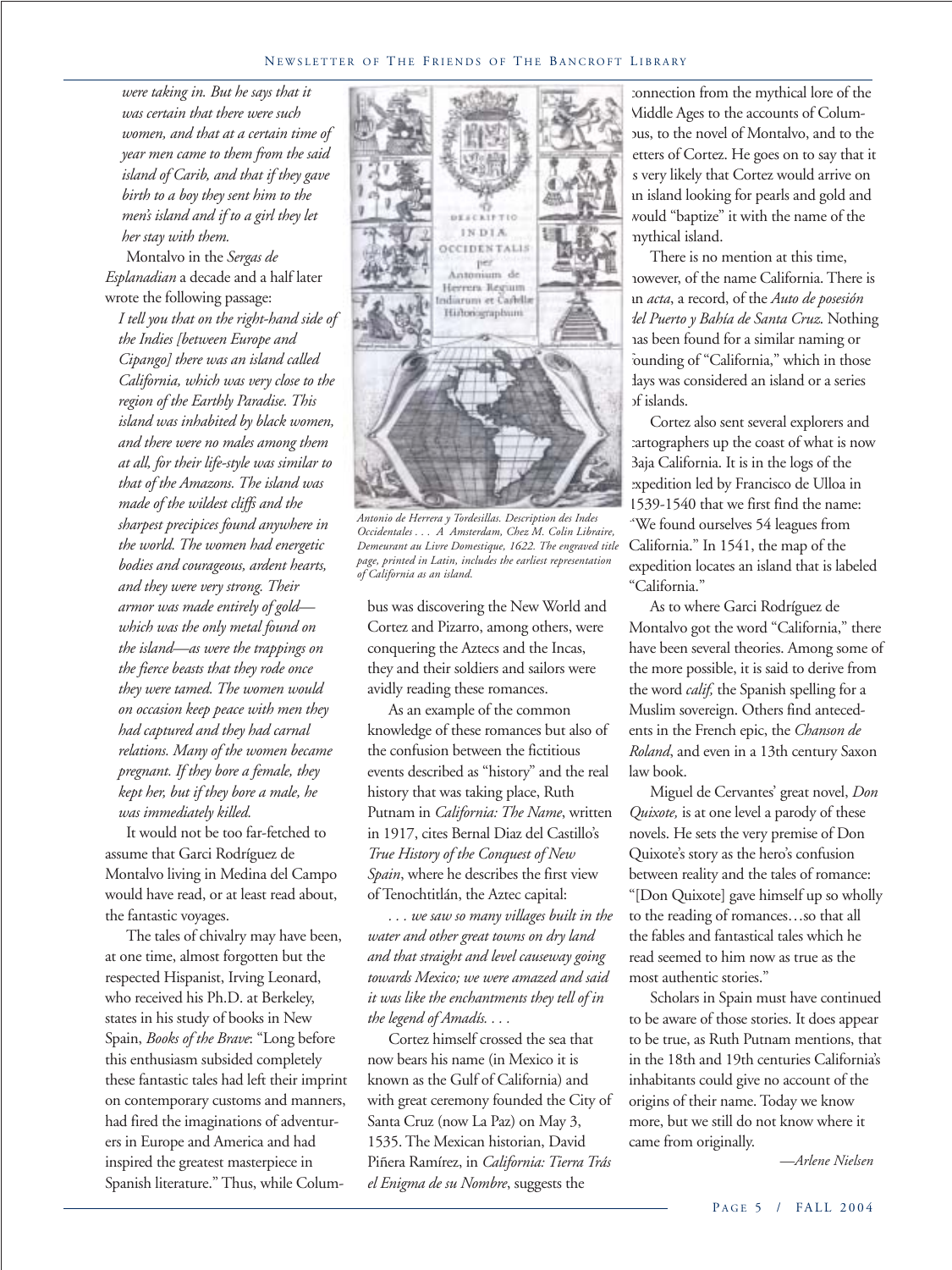#### REGIONAL ORAL HISTORY OFFICE

### The Invisible Participant The Role of the Transcriber in Interpreting Meaning in Oral History Research

Producing a quality oral history transcript is an art, not simply the process of listening to a tape and typing the words heard. This art varies from person to person in ways that can be deeply meaningful for an oral history project such as ours.

 I had been intuitively aware of this variance in transcribers as I trained and supervised them, but I wanted to see for myself just what that meant. So I asked our four best transcribers to transcribe the same short segment of a tape.

On the tape, Sara is asking Bob what it's like being secretary to our then-director, Willa Baum, and then interrupts herself to ask, "Or first could you describe her desk, and then tell me—"

Bob, a polite and kindhearted young Midwesterner, reacts nervously to the question. Willa's desk was the stuff of legend: papers piled high. Loyal Bob, conscious he's being recorded, struggles with how to answer.

"Describe—" he starts, and then laughs a little and starts over.

He says, "Well, Willa is a very, very interesting person. Very, very smart person."

Then, since he has been asked a direct question and there's no getting out of it, he goes on:

"Her desk is—her desk is something else. A lot of papers on that desk."

But then he's back to her defense:

"But she always manages, if she's working on something, to know exactly what she's working on. She won't lose something and then forget about it."

The different ways the four transcribers rendered this passage is fascinating.

Transcriber A, a rather verbatim transcriber, left in the hesitating "false" start where Bob repeats Sara's word "describe"—and then indicated his nervous laugh. She also left in his repetition of "Her desk is—her desk is something

else." Both of these decisions convey Bob's reluctance to criticize Willa, yet at the same time show his struggle to answer the question honestly.

Transcriber B, a professional translator, left in "describe" but didn't indicate the laugh. She also eliminated the doubling of "her desk," a decision which made a clearer, easier to read sentence, but also gives the impression that Bob easily volunteered this information.

Transcriber C, a contract transcriber in Georgia, eliminated both the false start of "describe" and its accompanying laugh, and streamlined the sentence about her desk: "Her desk is something else." Again, a clean, coherent transcript, but one that obscures Bob's hesitation. (It is important to note that C was the only transcriber of the four who had never seen Willa's desk, and who therefore didn't have a strong image leap to her mind when Sara asked the question.)

Transcriber D, a musician and novelist, indicated the hesitation, but she completed his first sentence with brackets— "Describe [her desk]." She indicated the laughter, and then, rather than repeating "Her desk is," she inserted the stage direction "[pause]" after that phrase—"Her desk is [pause] something else."

These seemingly small decisions on the part of the transcribers can lead to important differences in conveying the meaning of the resultant transcript.

A few words of advice for the diligent oral historian. Even an experienced transcriber can do a much better job if she is given some indication of the context and subtext of the interview. (Consider poor Transcriber C, who had no idea what Willa's desk looked like.) When an interviewer hands over her recordings, she is inviting a third person into the interview. She must tell the transcriber anything that could help bring meaning to the words on the tape and understanding of

what is going on behind any nervous laughter, false starts, or pauses.

The interviewer must also consider the transcriber's particular approach. Did she leave in false starts that are truly false, or ones that reflect answers rethought midstream? Did the transcriber place correct, or unwarranted, influence on certain points by the choice of punctuation? Did she streamline to make beautiful, literary sentences yet omit meaningful information?

And the most important thing an oral historian should do to ensure a quality transcript is to have tapes audited—listened to by a third party. Interviewers are often reluctant to do this, especially if the transcript seems to make logical sense, but errors can and inevitably do creep in.



*Brendan Furey at work transcribing an oral history recording.*

Any oral historian who is committed to producing meaningful transcripts must not neglect the transcribing process. Transcribers are not machines: they are intelligent—and fallible—human beings. If interviewers take the time to prepare them adequately beforehand, and review their work afterwards, their interviews will be as lively and fascinating on paper as they were in the moment of their recording.

> *—Shannon Page Administrative Assistant*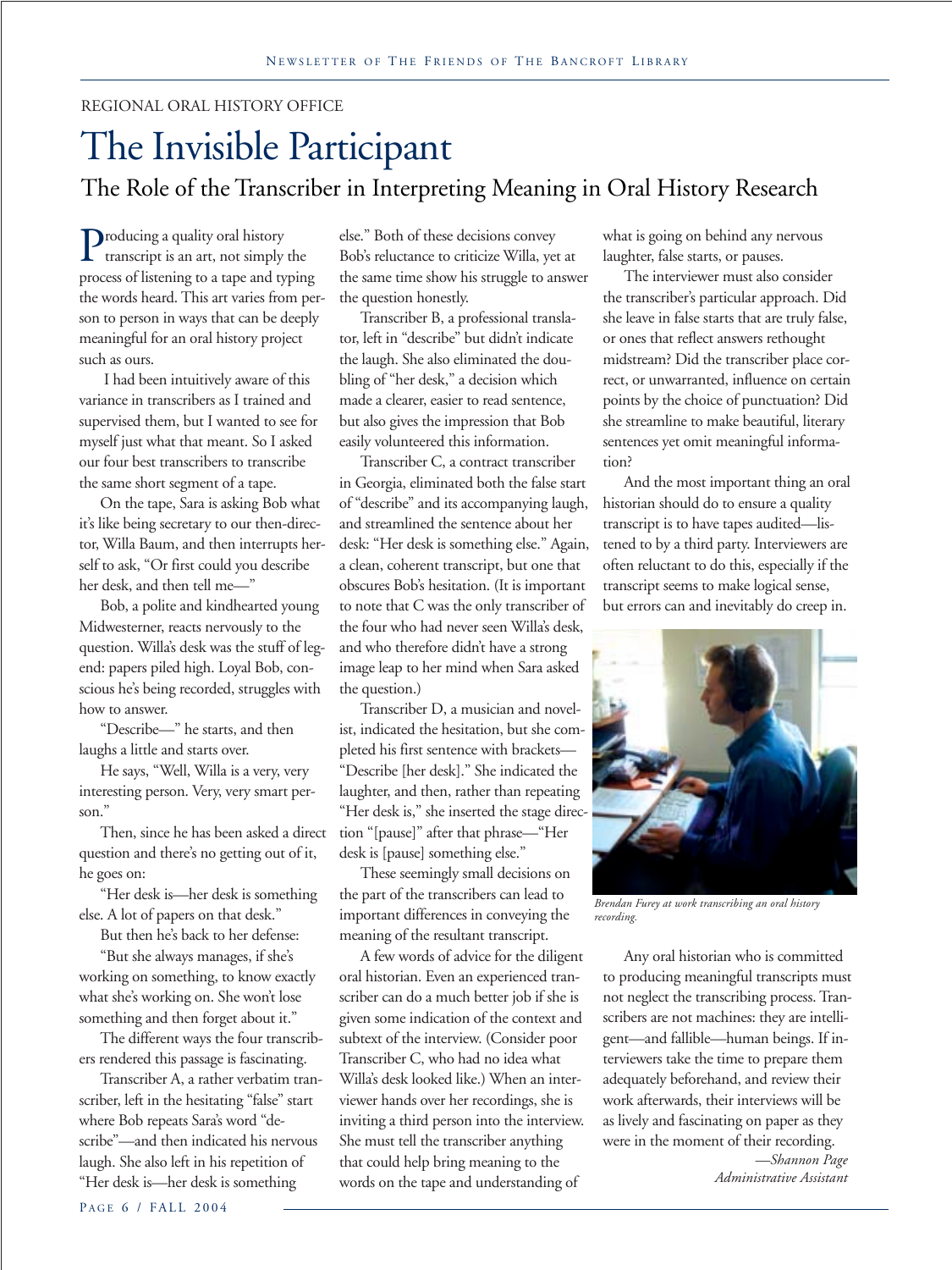# *An Afternoon with Gertrude*

Today I went fishing around in The Bancroft Library's special collection archives of poets and novelists. Previously I had read a little article about a contribution of 60 Gertrude Stein and Alice B. Toklas letters written to Ralph Church and his mother, Georgia. The gift details were described in a 1960s issue of *Bancroftiana*. In the mid-1920s, Ralph Church had been a student of philosophy at the University of California, Berkeley, with expertise on Hume. He and his mother were introduced to Stein in Paris in 1926 or 1927, not long after his graduation.

I was opening a gray, archival cardboard box in which I found and began to search through several manila folders, each labeled by a particular set of years. The letters were usually on featherweight, white paper—slightly browned with age—that lay unfolded and flattened outside their original places in small, three-by-four inch envelopes. Surprisingly, the backs of each envelope carried a broken red wax seal, each one stamped with an emblematic bas-relief of a tiny red rose. Gertrude, famous for the line, "a rose is a rose," clearly had an innate sense of modern-day logo design and branding!

Most of the time, Gertrude's handwriting, unlike Alice's, is hard to decipher, as if her hand is already tired from a day of continuous writing. Until the early thirties, the letters are primarily cordial such as, "Thank you for the visit and the x, y, or z kind of flowers" brought to the house during the last visit. Gertrude, even though she shared an interest in Hume with Ralph, does not mention him at all. In the early thirties, however, the letters pick up in excitement and length when Gertrude and Alice start Plain Editions, a small press whose editions were limited to 1,000 copies per title.

*. . . We are at it and there is no doubt that publishing is an occupying occupation*

*but are quite pleased with wishes so far, we have sold actually 37 volumes and as many more are at the booksellers . . .*

The letters in the thirties are giddy with Gertrude's literary success and elation. When *The Making of Americans* is well received, she has no doubt that it has already become a classic. In a 1932 letter to Georgia Church, I find this delightful, nonstop sentence of a paragraph:

*. . . Bernard Fay has spent some time with us and he has read me the first 300 pages of his translation of Making of Americans, it is frightfully marvelous, he has made it completely French and yet it has all the roll and volume of the original, and the variations of the descriptions of the styles of people are, if possible, I say modestly even more wonderful in French . . .*

I find this paragraph lovely and even a bit astonishing in a wonderful kind of way. Imagine, to have the time to sit back and listen to Bernard Fay read aloud 300 pages in French, which must have taken, at the least, a few days! No doubt Fay's performance was mixed with sun, an occasional summer shower, great meals, and certainly the ricochet of much conversation.



*Enlargement of letter envelope from the Ralph Withington Church Papers, BANC MSS 71/79 c.*



*Gertrude Stein (right) with her biographer and companion, Alice Toklas (left) as they walk with a pet dog in a village in southeastern France, September 1944.*

One gets the sense that Gertrude is equally invested in the way *The Making of Americans* translation will also enable her to be recognized as a French modernist, one whose turns and shapes of language will be compared to her fellow cubists, including Matisse and Picasso. Unlike other American writers of the same period, Gertrude's real commitment was to the smart play, shape, and possibilities of words themselves, as with the titles of books from Plain Editions. If as good in French, why not?

Some say the scholarly study of history is really a guise to read other people's letters. Whether this statement is true, or only partially so, Gertrude's and Alice's letters and ephemera provide us with a microscopic vision by which to look into and interpret Stein's life and work. But, sitting there in Bancroft's reading room, it was quite sweet to let those slippery little pieces of paper momentarily rest in my fingers, while looking at the pale blue envelopes with the red rose wax seals. What a gift! For a couple of hours I could sense I was in Paris having a unique and intimate time with Gertrude and her circle, all of that with only a small trip to the Bancroft from my home across the bay.

*—Stephen Vincent*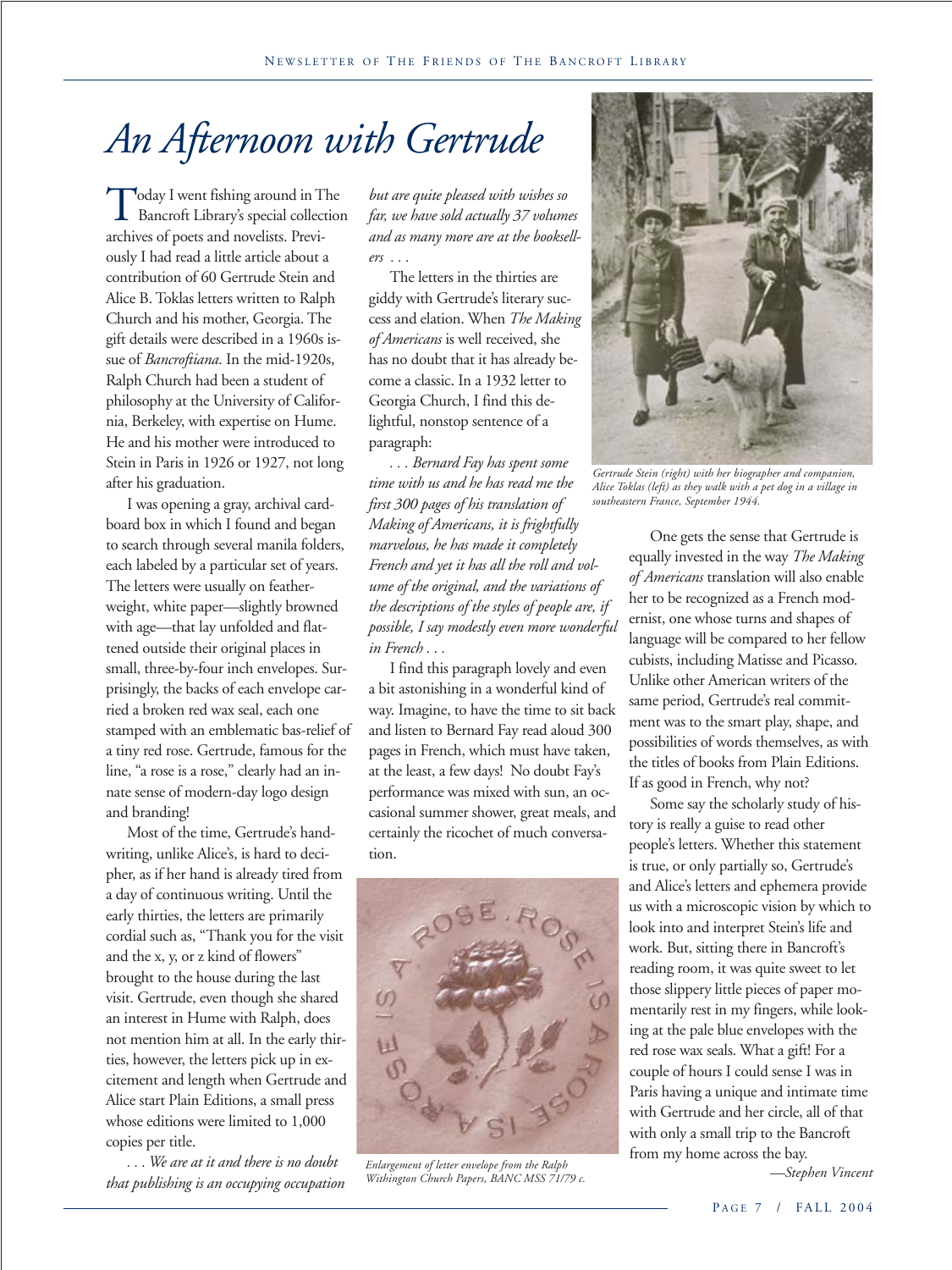# *Annual Meeting of the Friends: May 8, 2004*



*Maxine Hong Kingston, noted author and poet addressed a gathering of Friends in the Maud Fife Room, Wheeler Hall.*

On Saturday, May 8, 2004, members and guests attended<br>the 57th annual meeting of the Friends of The Bancroft Library in the Heller Reading Room. On a perfect Berkeley afternoon, the Friends gathered to celebrate a number of accomplishments and honor a select group of award winners. The day's events began with refreshments and a viewing of the current exhibition, *Breaking Through: A Century of Physics at Berkeley*.

Following the luncheon, Charles Faulhaber, the James D. Hart Director of The Bancroft Library, and Camilla Smith, Chair of the Friends of the Bancroft Library, convened the Business Meeting. In his report, Charles Faulhaber acknowledged the support and hard work of many members of the Friends and highlighted a selection of notable Bancroft acquisitions and activities during the past year. He also outlined the plans to renovate and enhance the Doe Library Annex, home to The Bancroft Library, and the fundraising effort needed for this crucial project.

Special thanks were offered to Camilla Smith and the other members of the Campaign Leadership Committee, particularly its co-chairs, Chancellor Emeritus Mike Heyman and Vice Chancellor Emeritus Mac Laetsch. The Director also reported on the selection of architects for the project, a partnership between Ratcliff of Emeryville and Noll and Tam of Oakland. Both firms have a long history on campus. Kit Ratcliff's grandfather designed the Morrison Library in 1927 and the renovation of the Life Sciences Building in the late 1980s, while Chris Noll and Janet Tam have worked extensively with the Library.

A tribute was also offered for Jean Stone, a great supporter of Bancroft, a generous philanthropist and a former recipient of the Hubert Howe Bancroft Award (1999) who passed away in April at the age of 92. In reporting upon the day-to-day operations of The Bancroft Library, Faulhaber noted that in the past year the library added almost 6,500 items to the collection, ranging from medieval manuscripts to extensive archival collections. Highlights include additions to the papers of Beat era poets Michael McClure and Jack Spicer, a medieval French poetic miscellany written in Avignon around 1450, a 16th century copy of the Chronicle of King Henry IV of Castile, and a large collection of the works of iconoclast author H.L. Mencken. The Heller Reading Room hosted more than 12,000 research visits last year, a third of them by undergraduates. For comparison, this is twice as many users as at Princeton and half again as many as at UCLA. These researchers examined over 60,000 individual items.

Charles Faulhaber reported on the many extramural grants that support much of Bancroft's work. The 2003-2004 academic year included the final year of a four-year-project to digitize all of our materials on the 1906 San Francisco Earthquake & Fire and the fourth year of a project funded by Genentech on the early history of the biotechnology industry. A Hearst



*The "first family" of The Bancroft Library, (left to right), Kimberley Bancroft and parents Pete and Monica Bancroft pause for a photograph alongside the bust of Pete's great grandfather, Hubert Howe Bancroft.*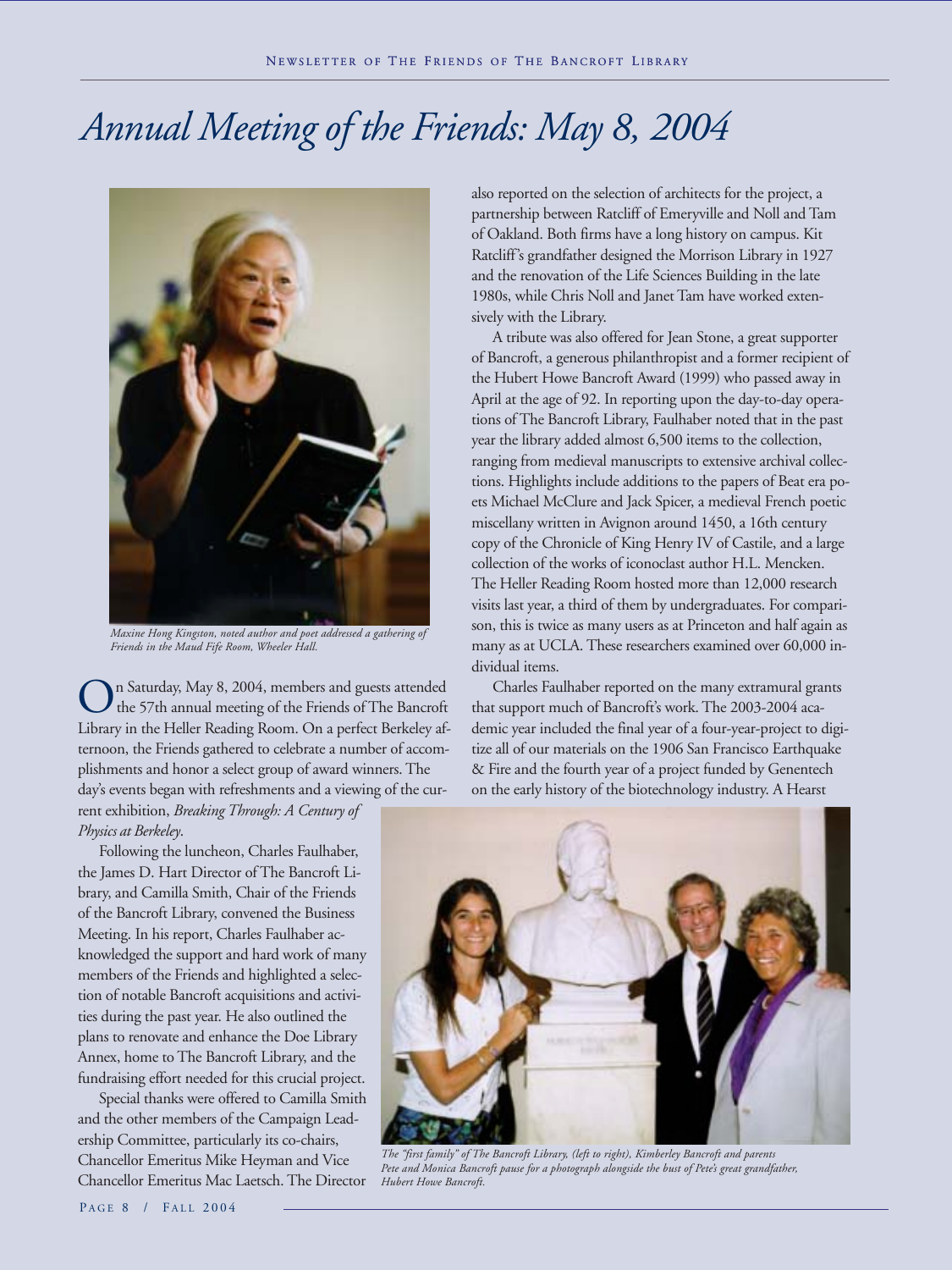

*(Left to right) Charles B. Faulhaber, James B. Hart Director of The Bancroft Library, congratulates Hubert Howe Bancroft Award winner Bill Barlow.*

Foundation grant supported processing and microfilming effort for all of the Hearst Family Papers in our collections, including the papers of George, Phoebe, William Randolph, and William Randolph Jr. An experimental digital project is now underway to digitize Phoebe Hearst's Papers using the microfilm copy. National Endowment for the Humanities (NEH) grants support processing work on the records of the Western Region of the National Association for the Advancement of Colored People (NAACP) as well as our Women Political Activists Collection, which contains materials ranging from the suffragettes of the early 20th century to the antiwar and environmental movements of the 1960s and 1970s.

The presentation of the 6th Hill-Shumate Prize, for undergraduate student book collecting, followed. Bill Brown, Associate Director for Development and Outreach, presented awards to Cal students Raul Diaz (first place) for his collection, "Evolutionary Biology and Herpetology," Billy Chen (second place) for his collection, "Feminist and Queer Cultural Studies and Psychoanalysis," and, in absentia, David Singer (third place) for

without a certain sense of humor." To his many friends and family members, Bill Barlow offered appropriately "humble" and humorous remarks on his many adventures in collecting and bibliography. This surprised none who knows of his generosity, wit, and charm. Charles Faulhaber delivered the Treasurer's Report in the absence of Peter Frazier and the report of the Nominating Committee in the absence of its chair, John Briscoe, owing to illness. The new slate of candidates for the Council of the Friends nominated and approved by the membership include:

Pete Bancroft, Beverly Maytag, Katherine Schwarzenbach, James Spitze, and Midge Zischke.

At the conclusion of the Business Meeting, members and guests traveled next door to Wheeler Hall to enjoy a presentation, "Poetry and Peace," by acclaimed author and poet Maxine Hong Kingston.

Born in Stockton, the eldest of six children, Maxine Hong Kingston attended Cal, taught high school in Hayward, lived for seventeen years in Hawaii, and returned to California in 1984. When living in Hawaii, she was named a "Living Treasure of Hawaii." Charles Faulhaber aptly described her as "one of Cal's living treasures, too."

Ms. Kingston delivered a thought-provoking presentation on her journey as a writer and activist. "I began writing when I was nine," Kingston has noted. ". . . I was in fourth grade and all of a sudden this poem started coming out of me. On and on I went, oblivious to everything, and when it was over I had written 30 verses. It is a bad habit that doesn't go away." Kingston signed numerous copies of her works for members of the audience following the lecture and discussion.

his books on "Jewish Religion and History." These three interesting and diverse collections and their creators—exemplify the best efforts of young book collectors.

The meeting concluded with the presentation of the seventh Hubert Howe Bancroft Award, to noted book collector, William P. Barlow Jr. Deputy Director Peter Hanff presented a small bust of Hubert Howe Bancroft and a framed resolution on behalf of the Friends, who honored Bill Barlow for his decades of service to The Bancroft Library and to the Friends. The award also recognized Barlow's many other bibliophilic accomplishments and standing as a preeminent book collector.

Peter Hanff described Bill Barlow's contributions to bibliophily as "simultaneously astonishing, enviable, and not



*(Left to right) Camilla Smith, Chair of the Friends of The Bancroft Library, George Smith, and Connie Loarie (Friends Council member) celebrate the year's many accomplishments.*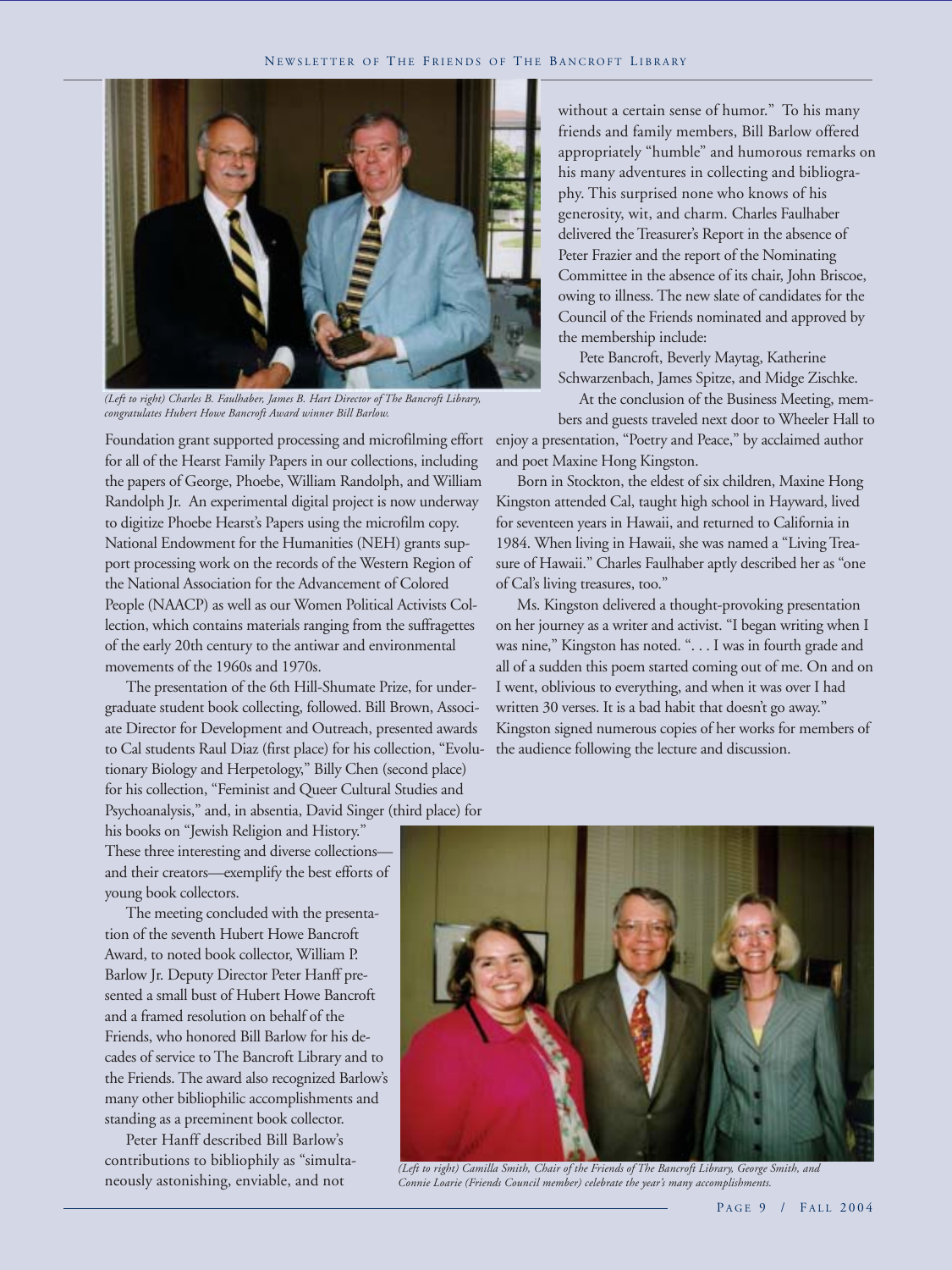### MARK TWAIN PAPERS *What Paine Left Out* 200 New Letters by Samuel Clemens and His Wife

 $V$ Then Albert Bigelow Paine agreed in early 1906 to write Mark Twain's biography, he gained access to the author's life and thoughts in a way that was then unprecedented—and that, in some respects, has never been equaled. Between 1906 and Clemens's death in 1910, Paine spent uncounted hours with him—talking, asking questions, playing billiards, and also reading and copying his letters.

Mark Twain publicly acknowledged Paine as his biographer and also provided letters of introduction, so Paine easily persuaded Clemens's many correspondents to let him borrow letters he had written to them. He copied those letters on a typewriter before returning the originals, but he published only a small portion of what he collected, first in 1912 with the biography, then in 1917 with a collection of some five hundred letters.

Thanks to an extraordinary recent gift consisting of most of the typed copies Paine collected between 1906 and 1917, we are beginning to know just how extensive his reach was. At least 1,800 letter copies survived, ultimately, in the hands of his grandson, Bigelow Paine Cushman, who died in April

**Bear Jones** By Courget out Mr. Whenton does showed the neskeleth A sahes muto your head in a most gantle & blistering A competent way! I have not seem it setter done in my life-days, as the Cornans say. I think I divine how you feel, a soont how much over you would give to shoote places with soybody who has been caught in a liaroputcule performances for indicates . this princ friendief yours, sourcing his till in her IF here, a suchest monets was outside a "Look stray his mrse." You must oring Mr. Whenlow here, some time when you are down, so that we can find out mix he wants to stop war, which, to my mind, is one of the very next nethers haves to us of disinfulning the himse race. (What a life it islikes see! Dramything we try to so, somebodyintrument

A contraste it, after years of thought A labor, I have strived within and little bit of a step of perfecting by investion for echousting the copgen in the globe's air curing a stretch of 22 minutes, & of mining along sines an obstractor who is inventing something to imidely homem life, Denn such a world, anyway.)

dans-cove-handsening-trevier or simppensioners,

**Lovingky Hark** 

f1- suh ave., Esh 7/05

*Paine's typed copy of a letter to the Rev. Joseph H. Twichell, dated March 7, 1905, from New York City. The original letter does not survive among the Twichell Papers at Yale University. Paine began, in pencil, to edit out parts of the text which he thought unsuitable for publication, but in the end he suppressed the whole letter.*

2003. Cushman's widow, Anne T. Cushman, after consultation with Marianne Curling, recently decided to give these typed copies to the Mark Twain Papers.

Mrs. Cushman and Ms. Curling have our most heartfelt thanks for their generosity. A preliminary analysis shows that the typescripts include texts for at least 200 letters from Clemens and his wife Olivia, as well as two dozen letters to them, which are entirely new to us. Paine's typed copies are very likely the best text we will ever get for most of them.

The new documents significantly brighten our window on Mark Twain himself. And because they are often letters that Paine felt he should leave out, they paint a portrait of Mark Twain which contrasts sharply with the more staid, proper, and well-behaved figure Paine described. Clemens says things in them that Paine, the ultimate Victorian, was not comfortable allowing him to say in public.

For instance, in a letter written in 1868 from Washington, D.C., two months after first meeting Olivia Langdon but several months before he proposed to her, Clemens wrote as follows to his sister-in-law Mollie:

> *I was glad to hear from so many friends whose names are familiar to my memory— Ick, & the Ellas, Al. Patterson's folks, India, your parents, Belle,—why, it is a party in itself! And Miss Mason—will you borrow a mustache & kiss her once for me—or several times?*

> *I received a dainty little letter from Lou Conrad, yesterday. She is in Wisconsin. But what worries me is that I have received no letter from my sweetheart in New York for three days. This won't do. I shall have to run up there & see what the mischief is the matter. I will break that girl's back if she breaks my heart. I am getting too venerable now to put up with nonsense from children.*

The New York "sweetheart" was *not* Olivia Langdon, but a mysterious young lady named Pauline. Paine obviously found this talk of girl friends and other flirtations unsuitable for the portrait he was painting, which highlighted Clemens's fairy-tale romance with Olivia. In any case, none of these paragraphs found its way into Paine's volumes.

 Similarly, Paine quietly suppressed part of a letter to the Rev. Joseph Twichell written in 1898 from Kaltenleutgeben, Austria. The original is lost, but Paine's typescript preserves the text of a touching domestic scene which Paine simply omitted from the published text: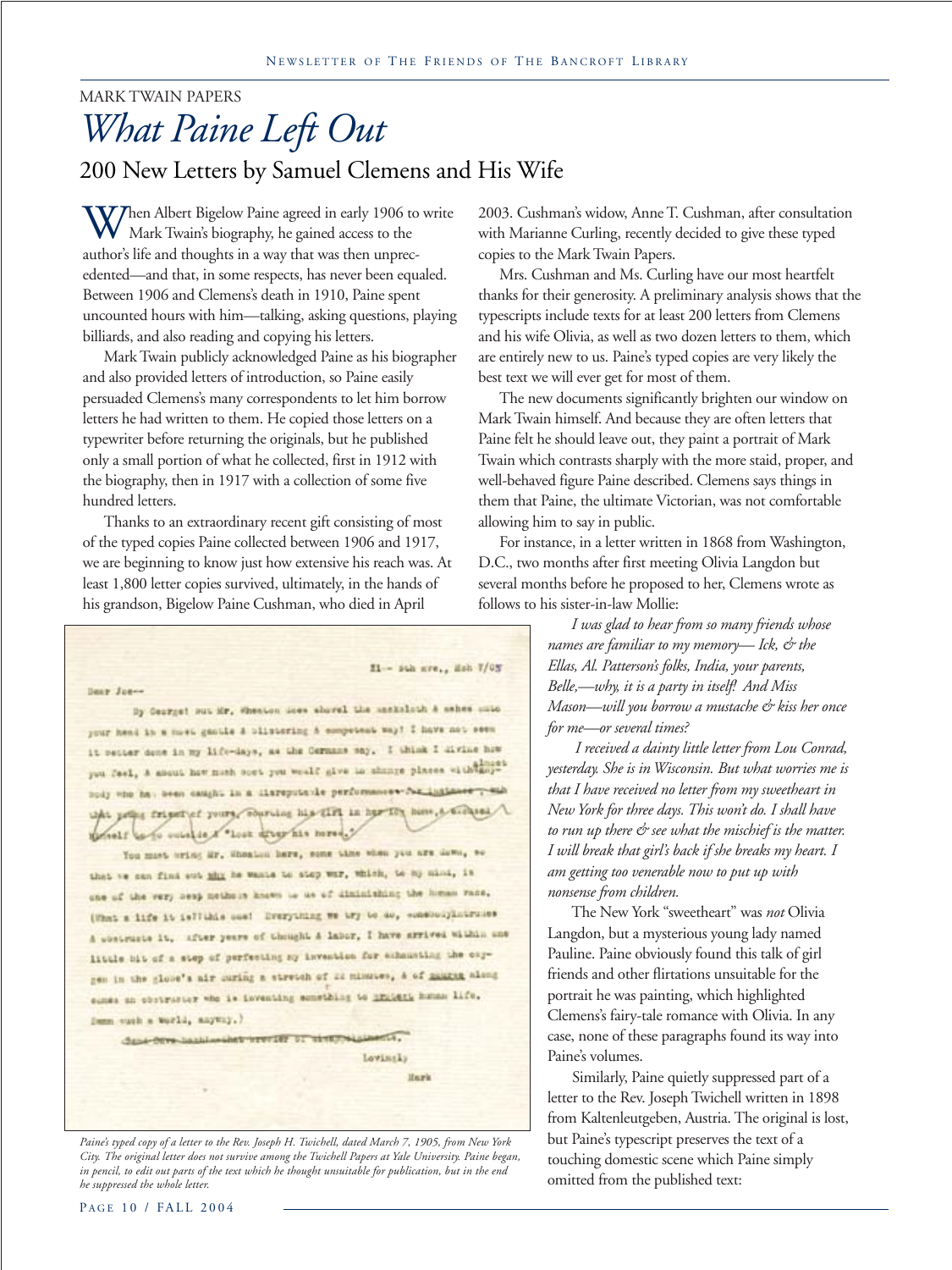*Livy let fly viciously over the news of Will Sage's second marriage—I was up, shaving, in my night-shirt at the time, & she was back of me on the other side of the room in bed— & I followed her lead with sympathetic emphasis, & that pleased her. But you know how it is with a charitable man who is argumentative: after a moment of reflection it comes so natural to begin to cast about for an argument on the other side. I did that. As I went along I began to be surprised, myself, to see how much there was to say on Sage's side; & I grew more & more interested, & less & less conscious that there was anything left in the world but me & my argument; & at last happened to say, "Why, I see now that I ought to begin to be looking around, myself, because—"*

*Then a Bible or something whizzed past my cheek & broke the glass; & that adjourned the subject.*



*Albert Bigelow Paine and Mark Twain playing billiards in 1908, presumably at Stormfield, Mark Twain's new house in Redding, Conn.*

Paine must have thought this elaborate joke too boyish, or perhaps too cruel, for the portrait he was constructing.

As a last example of the kind of letter that Paine suppressed, here is one to Clemens's sister Pamela which is, again, wholly new to us. It was written in September 1874 after a brief visit to her home in Fredonia, N.Y., where Clemens had seen her young son, Sam. Sam Moffett had been troubled with weak eyes and other mysterious ailments, but Clemens had a very high opinion of his intellect, and was currently doing all he could to secure him a first-rate education.

#### *Elmira, 4th*

 *Dear Sister—*

 *Only a line—to warn you that at eighteen Sammy will be not more than 3 removes from an idiot, provided his mother goes on with her trust as she is now. It is strong language but true. It is a common saying that smart boys turn out fools at maturity—but they wouldn't if their parents' vanity did not sit weakly by & see them destroying their brains without the power to deny themselves the daily glory of the child's prodigies & triumphs, & save a great*

*intellect to the world by sternly putting the shackles on it & keeping it within bounds. At thirty, with firm & wise care, Sammy's ought to be the brightest rising name in America—& if he* should *be blind & an imbecile to boot, at that age, don't lay it to* him*, for he will not be to blame.*

 *In school yet! For shame, to so wantonly trifle with so imperial an intellect! No creature can be such a traitor to a child as its own mother—*



*Paine as one of the guests at Mark Twain's 70th birthday dinner, December 5, 1905.*

*no love so disastrous as a mother's indulgence.*

 *You need to comprehend that yours is no common trust. It is not the ordinary hulk of clay & stupidity that you are put in keeping of—& so not to be cared for in the ordinary way. You are placed in charge of a future great philosopher, statesman, or general, & by the Lord you are playing with it!—amusing yourself with its feats & its inspirations! You fall away below a just appreciation of the work that is given into your hands. God knows it is never the smart boys' fault they are dolts at maturity,—but their own parents', & a pity & a shame it is. Poor John Garth!—gifted like a God—& his parents & teachers reduced him to mediocrity & below it in eighteen years—at least* below *it in some respects.*

 *Now don't destroy this letter but keep it—& at 30, when he is a very one-horse doctor or lawyer in a very one-horse village, & of no sort of consequence in the world & doomed never to be, read this letter over again & confess that I was a prophet—or bequeath it to him & let him read it himself.*

 *If you will put that boy on a farm where there is not a single book, & where they will keep him out of doors & work him just enough & play him just enough to build up a strong constitution for him—& then turn him loose on the books again 2 or 3 years from now, he will add an illustrious name to his country's honored men—but just at present he is pointing as straight at the asylum for idiots as the needle points to the pole.*

The true import of these comments is, of course, what they tell us about Clemens himself—especially when we recall that young Sam Clemens hated school so much that his mother was obliged to apprentice him to a printer at the age of eleven. These insights into his thoughts about education and about great achievers are but samples of what we, and the world, can expect to learn from Anne Cushman's most generous gift to Mark Twain scholarship.

> *—Robert H. Hirst Curator, Mark Twain Papers, and General Editor, Mark Twain Project*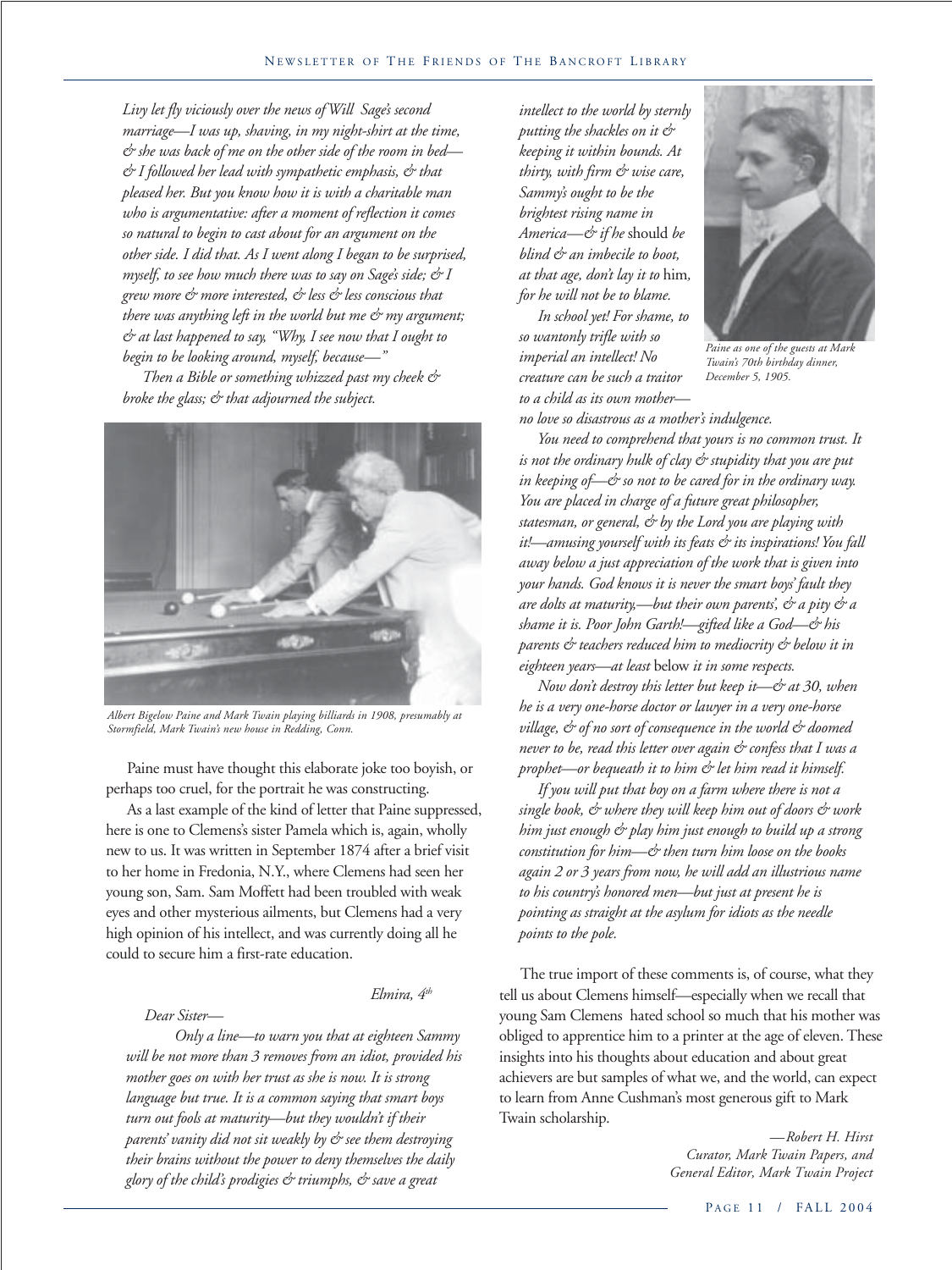## *Graduate Fellows, 2004-2005*

Each year The Bancroft Library hosts a number of UC<br>graduate students who receive fellowships supported by the UC Berkeley Graduate School for the 2004-2005 academic year and by the Friends of The Bancroft Library. This year's fellows reflect the strength and diversity of Bancroft collections.

#### *2004 – 2005 Fellows*

**Rachel A. Chico**, Department of History, University of California, Berkeley

*Navigating Nation: Communication and Orientation in the Veracruz-Mexico City Corridor, 1812-1867*

This dissertation project explores the impact that change in the political topography had on individuals' identities in the aftermath of Mexico's independence from Spain in 1821. This study focuses on one of Mexico's central information arteries, the highly trafficked corridor between the port city of Veracruz and the national capital, Mexico City. Rich documentation exists in government records, travelers' accounts, and mercantile proceedings housed in The Bancroft Library

#### **Anil K. Mukerjee**, University of California, Santa Barbara *An Examination of the Engel Sluiter Historical Documents Collection*

This project will support a dissertation that examines the colonial roots and the early development of Brazil´s economy and will focus on its financial administration during the 17th century. The overall aim of the dissertation is to establish the extent to which the colonial imperative shaped Brazil´s post-colonial economic realities. The "Engel Sluiter Historical Documents Collection" contains material pertaining to the history of Brazil during the late 16th and early 17th centuries and reflects Professor Sluiter's interests in the economic and political history of Latin America. The collection amounts to more than 160,000 transcribed pages of manuscripts from Spanish and Portuguese archives and remains largely unexamined following its acquisition by The Bancroft Library.

#### **Hellen Lee**, Department of Literature*,* University of California, San Diego

*Never Done: Women's Work and Culture in the United States, 1870-1910*

This dissertation project explores the important role that culture plays in mediating the processes of racialization and gender formations of labor. The archival and print resources of The Bancroft Library will support a rethinking of asymmetrical race relations, constructed in the circuits of the burgeoning mass culture industry along with immigration policies in the 19th century, to demonstrate the complexity of gendered laboring practices in the United States within a postnationalist frame.

Media representations of three women—Lola Montez, an Irish immigrant who made a career as a Spanish dancer and writer; Ah Toy, a Chinese businesswoman and madam; and Mary Ellen "Mammy" Pleasant, an African American entrepreneur—will inform this project.

#### *Summer 2004 Fellows*

**Penelope Anderson**, Department of English*,* University of California, Berkeley *The Rhetoric and Politics of Audience: Lucy Hutchinson, John Milton, and Katherine Philips*

This project explores the rhetorical construction of audience in the poetry and prose of three writers overtly identified with oppositional political communities: Lucy Hutchinson, John Milton, and Katherine Philips. It analyzes the material evidence for readership and composition in conjunction with addresses to and frustrations with audience and nation evinced in the works themselves.

#### **Stephen M. Fountain**, Department of History, University of California, Davis

#### *Big Dogs and Scorched Streams: Horses, Beaver, and Ethnocultural Change in the North American West, 1769-1849*

The fates of two animal species shaped an era in the North American West. One was the horse, an exotic species that became so abundant they were vermin in the eyes of *californio* ranchers. The other animal was the beaver, a valuable fur-bearer nearly exterminated by trappers in a geopolitical struggle between Britain and the United States. This research project explores the impact of Europeans and these animals upon the peoples and environment of the northern Great Basin.

#### **Jean V. Gier**, Department of English, University of California, Berkeley

#### *Writing Communities and Constituencies: Literature of the U.S. Filipino Press During the Early Twentieth Century*

This dissertation focuses on the recovery and study of the literary discourse (poems, short stories, essays, and their historical and material contexts) emerging from the culture of early U.S. Filipino print media on the West Coast prior to and during the Depression era. *The Filipino Student's Magazine* (1905-1907) and *The Filipino Student* (1912-1914) are the earliest of these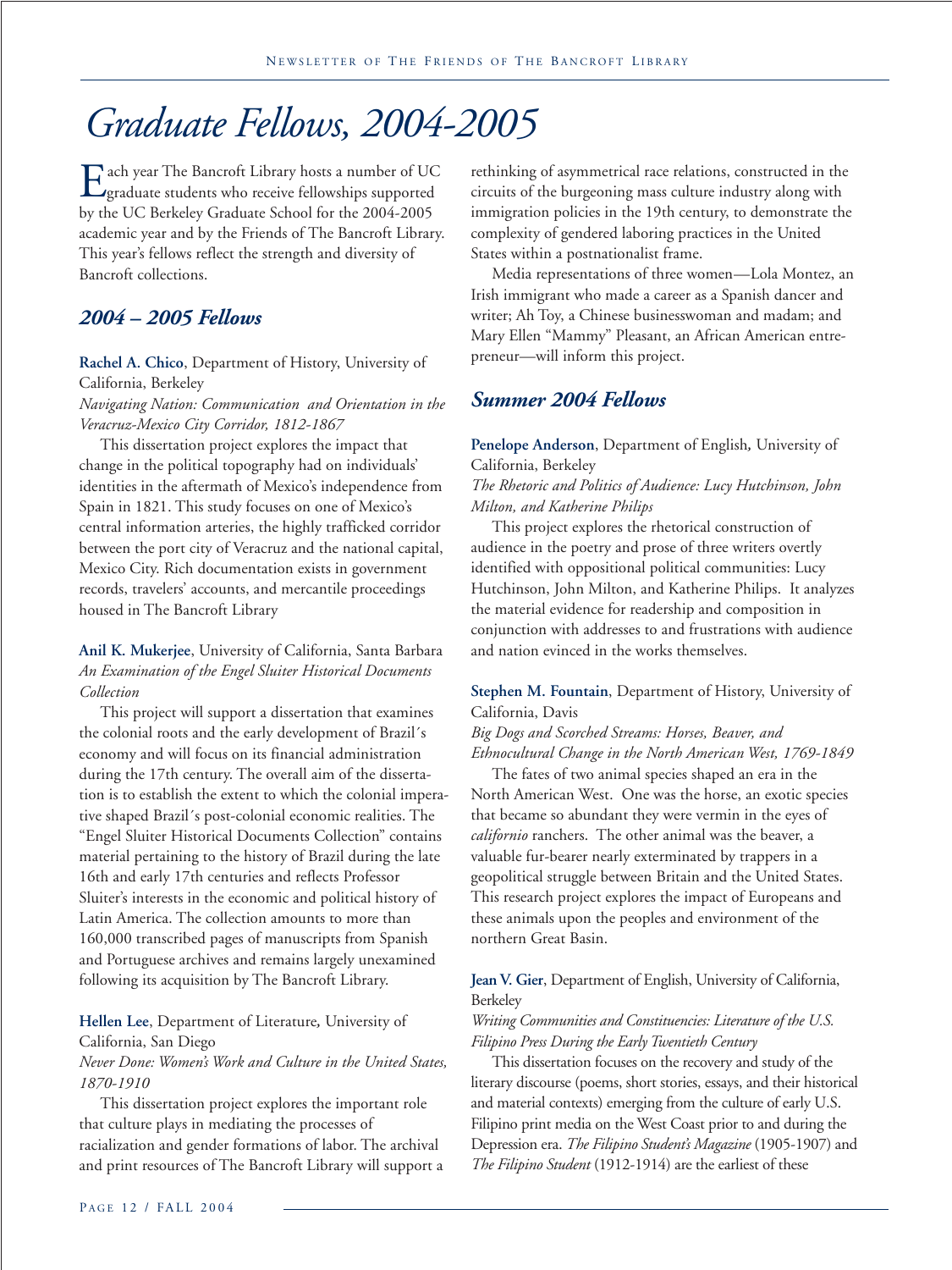periodicals. The *Philippine-American News Digest* (1940) includes a crucial (and hard-to-find) record of early U.S. Filipino literary criticism, foreshadowing significant issues that would rise for Filipino-American literature after World War II. The Benjamin Ide Wheeler Papers contain correspondence between editors of *The Filipino Student's Magazine* and the then President of UC Berkeley.

**Ki Won Han**, Department of History, University of California, Berkeley

*The Rise of Oceanography in the United States, 1900-1940* Scientists at the University of California, Berkeley pio-

neered American oceanography. William R. Ritter, Charles A. Kofoid, and others established a summer biological station, which would evolve into the Scripps Institution of Oceanography. Soon, oceanography at the University of California became the model for American oceanography. This project will explore how the specific economic, political, social, geographic, and academic circumstances of California at that time influenced the development of American oceanography.

**Stacy C. Kozakavich**, Department of Anthropology, University of California, Berkeley

#### *The Archaeology of The Kaweah Co-operative Commonwealth's Advance Townsite*

This project explores the documentary and material histories of 19th-century "intentional communities" in western North America, in particular, the Advance Townsite, occupied between 1886 and 1892 by members of the California-based Kaweah Co-operative Commonwealth.

The Kaweah Co-operative Commonwealth was a socialistic community created in reaction to industrial and commercial conditions in urban California during the late 19th century. Archaeological investigation of the group's main habitation site of Advance, in Tulare County, California, will help us understand the complex negotiations of materiality and social status that members experienced while attempting to transform their daily activities and habits to those more fitting their trustees' envisioned utopia.

**Michael Kunichika**, Department of Slavic Languages and Literature, University of California, Berkeley *Visions for Verbal Art in the Russian Symbolist Journal, 1899- 1917*

This project focuses on discussions and reproductions of visual arts in four journals that span the Silver Age of Russian Literature—*The World of Art* (1899-1904), *The Balance* (1904-1909), *The Golden Fleece* (1904-1909), and *Apollo* (1909-1917). Published during tremendous political upheaval, these journals testify to extraordinary developments within Russian artistic culture, the mutual interaction and influence of the visual and literary arts, and the influences of international artistic movements on Russia from the beginning of the 20th century to the Russian Revolution of 1917.

This research will explore how these journals provided visions for symbolist poetry and contribute to our own understanding of the literary works published within the journals. It would not be an exaggeration to say that the principal developments of Russian modernism, particularly those of Russian symbolism, took place on the pages of these journals. The articles in them delineate the broader contexts, both indigenous and international, from which Russian modernists would find inspiration for their literature.

#### **Marissa López**, Department of English, University of California, Berkeley

#### *Nationalism, Narrative, and History: The Formal Case for Chicana/o Literature*

This research project focuses on the papers of Mariano Guadalupe Vallejo, specifically his memoir, *Recuerdos Historicos y Personales Tocantes á la Alta California, 1769-1849*. It will explore the narrative strategies authors employ in treating history, how those strategies change over time, and what these changes tell us about the shifting value of the national identify.

#### **Elisabeth R. O'Connell**, Ancient History and Mediterranean Archaeology, University of California, Berkeley *Recontextualizing the Tebtunis Papyri*

The Bancroft Library maintains the texts on papyri from the Tebtunis excavations while the objects are in the Hearst Museum of Anthropology. Using the Tebtunis Papyri Collection, Hearst Museum records, Museum catalogue publications by H. Lutz, and a newly acquired facsimile of a field notebook belonging to Hunt, this research project endeavors to reestablish, to the extent possible, the archaeological context of the texts and objects belonging to Berkeley's Tebtunis collections.

#### **Julie K. Tanaka**, Department of History, University of California, Berkeley

#### *Germania Fiat: German Historiography and Identity in the Holy Roman Empire*

This dissertation project examines the conceptualization of a German identity within the larger political and religious cultures of the Holy Roman Empire as the empire began to transform from the medieval empire of Latin Christendom into what would eventually become Germany. Fundamental to this research is The Bancroft Library's collection of early printed German books, including Hartmann Schedel's *Liber Cronicarum* (Nuremberg, 1493), Sebastian Franck's *Germaniae Chronicon* (Frankfurt a.M., 1538), and Sebastian Münster's *Cosmographia* (Basel, 1544).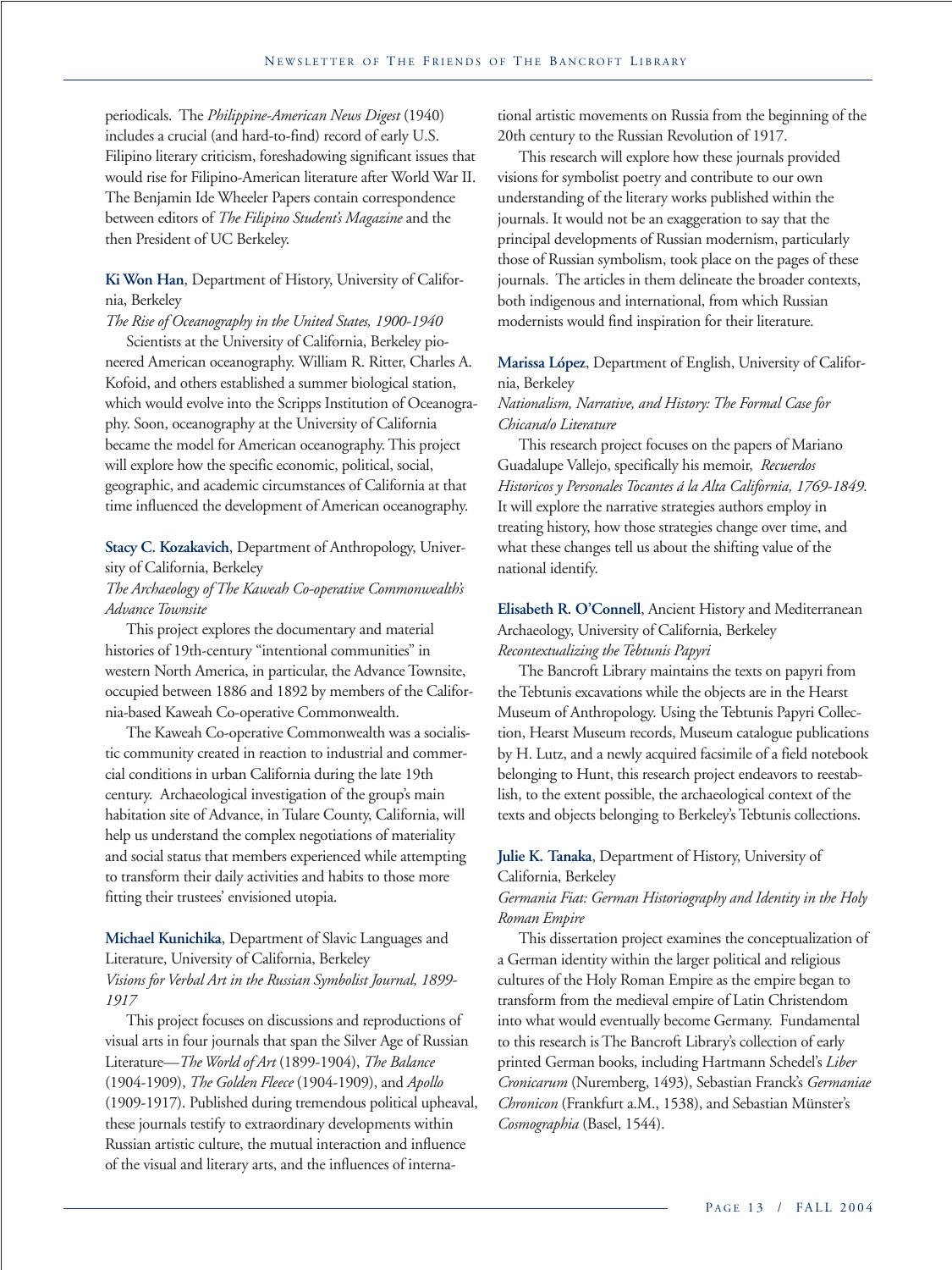### An AWESOME Experience *Undergraduates Search for Shakespeare*

ost students in the Spring 2004 class, English 17: Introduction to Shakespeare, began the semester believing that Shakespeare not only thought up the stories in his plays, but left his works to posterity in the way that he originally imagined them. The students did not yet know that Shakespeare took the plot of *King Lear*, for example, from a partly historical, partly fictional chronicle of ancient kings, or that *Hamlet* was "originally" printed in three different versions, two of which are now considered almost equally authoritative. With the help of Anthony Bliss, Curator of Rare Books and Literary Manuscripts at The Bancroft Library, however, I found a way to show my students that Shakespeare's creativity was less visionary than revisionary, and that the publication of his plays was almost entirely out of his hands.

I wanted to show students these things not to thwart their sense of Shakespeare's genius, but to cultivate their historical sense of the strange parameters of genius in Renaissance England. Indeed, I wanted to offer students the experience of wonder that comes from seeing, across the dark backward and abysm of time, other minds and other worlds, worlds that Shakespeare

represented in his poetry with such rare life.

To instill this historical consciousness in my students, I met with Tony Bliss and he agreed to introduce my class to Berkeley's copy of the *1623 First Folio of Shakespeare's Works*, as well as to a 1611 first edition of the *King James Bible*, a Quarto version of *Hamlet*, and a 15thcentury manuscript version of the *Brut Chronicle*, from which Shakespeare took the plot of *King Lear*. We divided the class into five groups of approximately 23 students each, and over the course of one heroic day in a Bancroft seminar room, Tony showed each student group these invaluable texts, while offering, five times over, a witty and engaging lecture both on the vexing issues raised by Shakespeare's texts and on the broader history of book production in medieval and renaissance Europe, complete with a hands-on demonstration of typesetting. The students were fascinated. One student remarked afterwards that she "didn't expect that learning about the details and problems of the printing process would be so interesting," and she attributed at least some of her interest to "Tony Bliss's alert sense of humor." Another student

proclaimed that "to learn about the archaic ways in which books had to be produced … gives new value to their existence."

The students were also very surprised to learn that we have never had the manuscripts from which Shakespeare's *First Folio* was typeset, and that differences in skill among compositors, as well as the exigencies of running a 17th-century print shop, have produced a *First Folio* edition so full of typographical errors that no two copies are exactly alike. Moreover, the students were taken aback by the textual differences between the *Folio* and the two Quarto versions of *Hamlet*, which Bliss revealed to them first-hand, as well as by the disappearance in modern editions of a significant orthographical pun which is found in Act III of the *Folio* version of *As You Like It*. Such concrete evidence of textual indeterminacy did much to destabilize the students' assumptions about Shakespeare's ability to have authorial control over his works: as one student put it, "that [we have] no original manuscripts only adds to the Shakespeare mystery."

My students were awestruck by the strange glamour of the rare books in front of them, and by the Shakespearean presence that these books seemed to conjure up. One young man exulted: "The Bancroft Library visit was AWESOME . . . I can't believe I saw the works of Shakespeare in person." Another student although she feared that she would sound like "a dork for putting it this way," admitted that she found the experience "enchanting." And, being particularly touched by both historical wonder and school spirit, one student summed up the day definitively: "The Bancroft was indeed an incredible experience. Being able to look at a book that is *centuries* old is absolutely humbling and awe inspiring. Knowing that Berkeley holds the *First Folio* instills incredible pride in me for my university." Indeed, the treasures of The Bancroft Library—its curators like Tony Bliss as well as its books—are prize holdings in the trust of a great research university, and an invaluable and endlessly renewable store for teachers and students of Shakespeare at Berkeley.

> *—Geneivieve Guenther Graduate Student Instructor*



*Bancroft curator Tony Bliss shows English 17 students the First Folio of Shakespeare.*

P AGE 14 / FALL 2004

Banc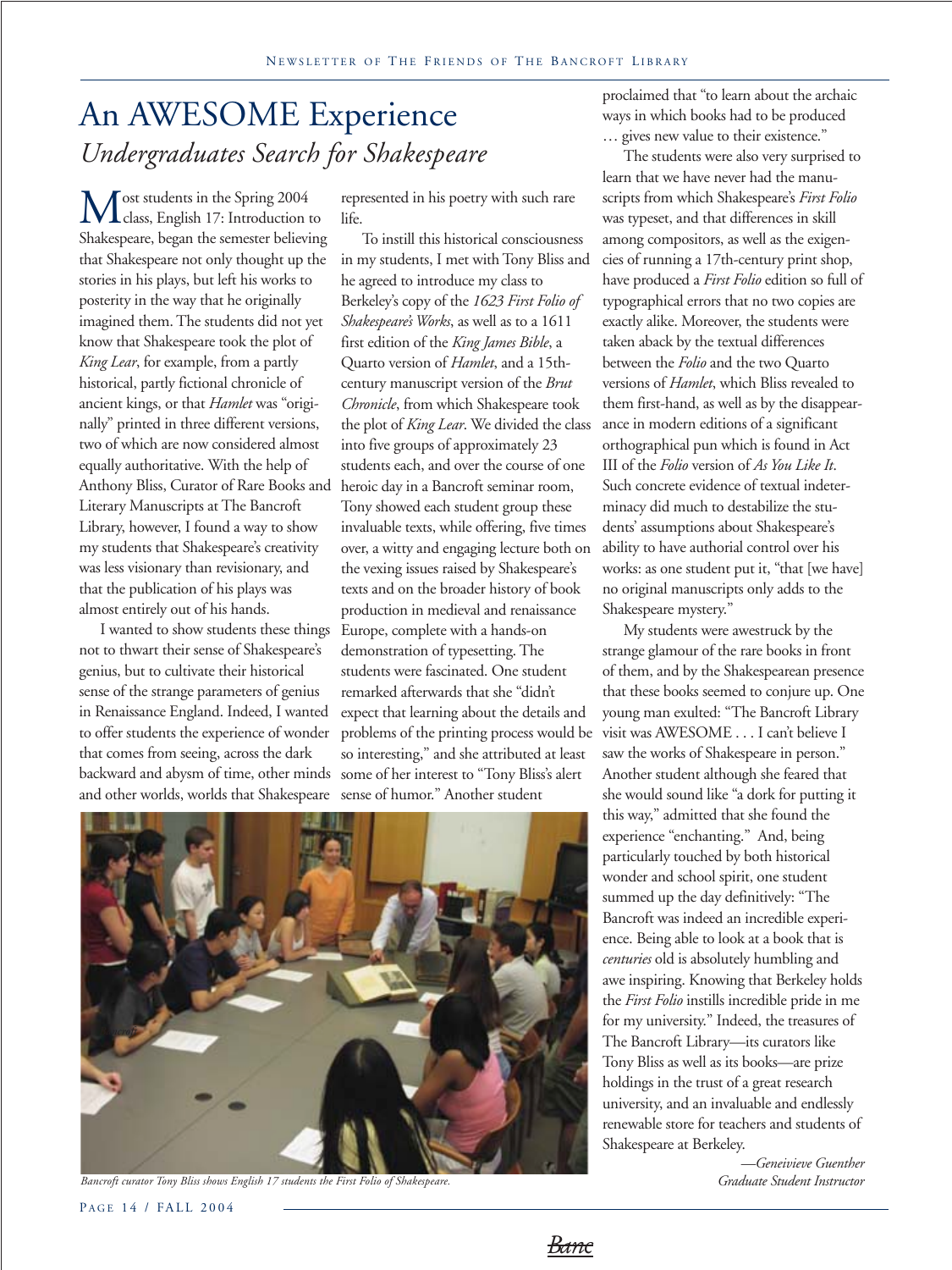### Jean Stone, 1911–2004

J ean Stone was a great story-teller. She had a keen, inquisitive mind with a steel-trap memory for detail and facts. As the young Jean Factor she attended public high school in the Bronx, New York, but at her mother's urging spent Wednesdays and Thursdays at the theater to learn about life.

Late in high school Jean, to provide moral support, accompanied a friend to an open call from a local theater. Her friend joined the other hopefuls, while Jean sat in the auditorium to read. A "man, very handsome with a beautiful voice, California accent, which appealed to me immediately," walked over to her, learned that she was not trying for a part, and after a short conversation, quietly told Jean that her friend had the part and he'd like to take Jean to dinner. The man was the theater's director, Irving Stone.

He was captivated by her intense knowledge of modern theater. He soon revealed that he had written a book about a Dutch artist. Seventeen publishers had rejected the manuscript, and he wondered if Jean would read it and perhaps advise him on the book. Jean had never looked over a manuscript before, but undertook the task.With considerable diplomatic skill she critiqued the book to Irving. Her approach worked, and he asked her to mark up the manuscript.

From Jean's perspective, she simply eliminated the academic approach, adjusting the book to tell the story directly. Irving was pleased with the result, and the first publisher to receive the revised text published it as *Lust for Life*. With his phenomenally successful first biographical novel, Irving Stone introduced the world to the life and art of Vincent van Gogh. Using the same approach he commenced his thoroughly researched biographical treatment of such significant figures as Charles Darwin, Sigmund Freud, Michelangelo, Clarence Darrow, Jack London—some already famous, others largely made so through Irving Stone's efforts. Jean and Irving

functioned as a well-balanced team, with Irving selecting the subject of each book, building a research library around the subject, and Jean serving as major researcher in libraries throughout the world, sole editor, business manager, and career coordinator. Cal alumnus, Irving Stone, became one of the most popular writers of his era.

At least three of the books were heavily researched at The Bancroft Library, including *Immortal Wife*, which focused on the life of Jessie Benton Fremont and her marriage to John C. Fremont, *Men to Match My Mountains*, about the opening of the far west, and *There Was Light: Autobiography of a University*. A book on John Muir was also begun at Bancroft, but uncompleted when Irving Stone died in 1989.

In the early 1990s, the University asked Jean to prepare an expanded version of *There Was Light*. She reestablished her connection at Bancroft, and we developed an instant rapport. I was fascinated by her tales of the life she and Irving led as they researched his numerous books. In listening, I learned about her own sense of the importance of research with primary sources, the significance of libraries, and the great value she placed on education.

She and Irving were instrumental in supporting the Madera Method, a program founded by Bill Coate in the Madera Public Schools. Gifted sixth graders are selected for year-long immersion in research and writing using primary sources on a single-subject biography. Jean believed that the Stone research method has broad educational application, and had long hoped to place Irving's papers in a library to demonstrate the method through a complete display of the books, their manuscripts, and Irving's research collections.

Years later Jean quoted me as saying of Bancroft, "We don't have enough room for all that." That led her to rethink her plan. She realized that one



book and its related research collection would serve the educational purpose just as well. With a new plan Jean made a major gift

to The Bancroft Library that involved the entirety of the Irving Stone archive, an endowment to support biography and history at Bancroft, and the creation of the Jean and Irving Stone Seminar Room, which opened in April 1996. As a feature of that room, her personal collection of Irving's works in all languages ("The Stone Wall") is displayed in the room along with the collection Irving built to support *Passions of the Mind*, his biography of Sigmund Freud. The Stone Seminar Room has become the most popular and most heavily booked of Bancroft's spaces, and serves Jean Stone's commitment to education and research in just the way she had hoped. Her son, Ken Stone, has continued her generous support for education.

Jean Stone died at her home on April 16 still surrounded by many books and the art she and Irving collected in their long and productive literary life together. A moving memorial service was conducted at Leo Baeck Temple by the temple's Founding Rabbi, Leonard I. Beerman, and Senior Rabbi, Kenneth Chasen. Cantor Emeritus William Sharlin served as cantor for the service, and built his hymns around Jean and the reminiscences shared by each of the rabbis. Her legacy at The Bancroft Library continues to illuminate.

*Peter E. Hanff Deputy Director*